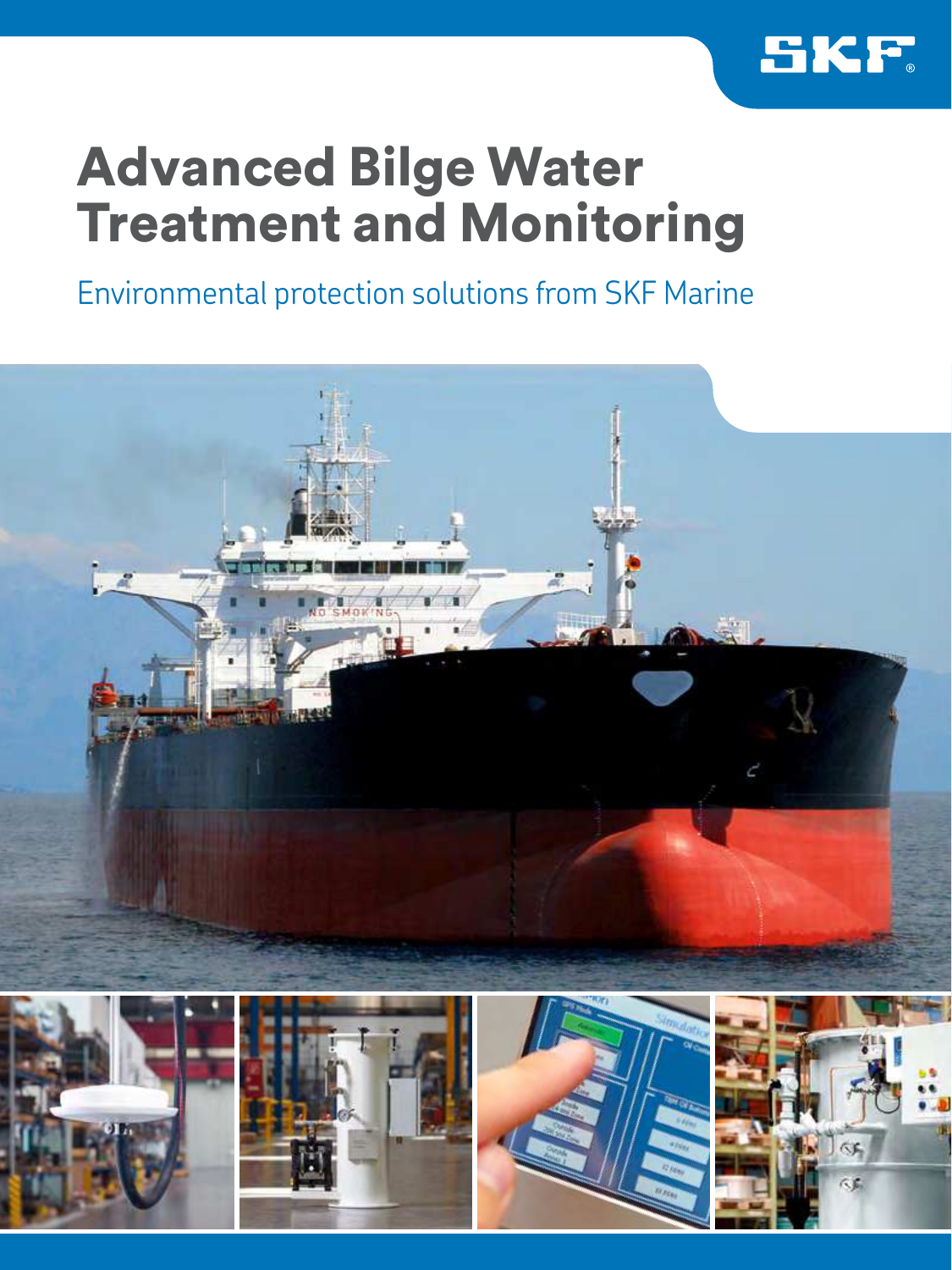## Advanced bilge water treatment.

**Every ship owner and every ship operator knows the problem: oily bilge water is generated by oil leaking from the equipment in the machinery space of vessels as a result of routine operations. In addition, water assembles due to condensation or during the course of cleaning work. In this way, mixtures of oil, water and solids – among other emulsifying ingredients – combine to form "oily bilge water". This should be treated in accordance with the requirements of MEPC.107(49) as mandated by MARPOL. The Integrated Bilge Water Treatment System (IBTS), as set out in MEPC.1/Circ.642, is a technique for minimizing the amount of oily bilge water by treating all components of the oily water separately.**

#### **Improving performance, environmental compatibility and safety.**

The better the bilge water treatment process, the longer the lifetime of the various technical components. Most oily water separators are mainly equipped with filtering or adsorbing materials or coalescers. Such parts are extremely sensitive to solid matter. And the higher the level of oil or solid contamination within the oily water, the more often the elements have to be replaced.

Previously, the oily bilge water holding tank served as a buffer tank. Basic pre-separation also took place here through gravity separation. However, suficient and adequate separation of oil and solids was practically impossible. Solids could be filtered in the suction lines to a limited extent only.

#### **The Turbulo Approach: interfering in an earlier stage.**

The big advantage of the new method is the preliminary removal of oil and solids. Thus a two-step system is provided:

- 1. Removal of the oil from the holding tank using an oil skimming system with the Turbulo Sludge Buoy system
- 2. Removal of the solids by simple filtration upstream of the oily water separator (OWS) with the Turbulo SolidMaster

By applying this system, the process chain will stay cleaner and the equipment will simply operate better.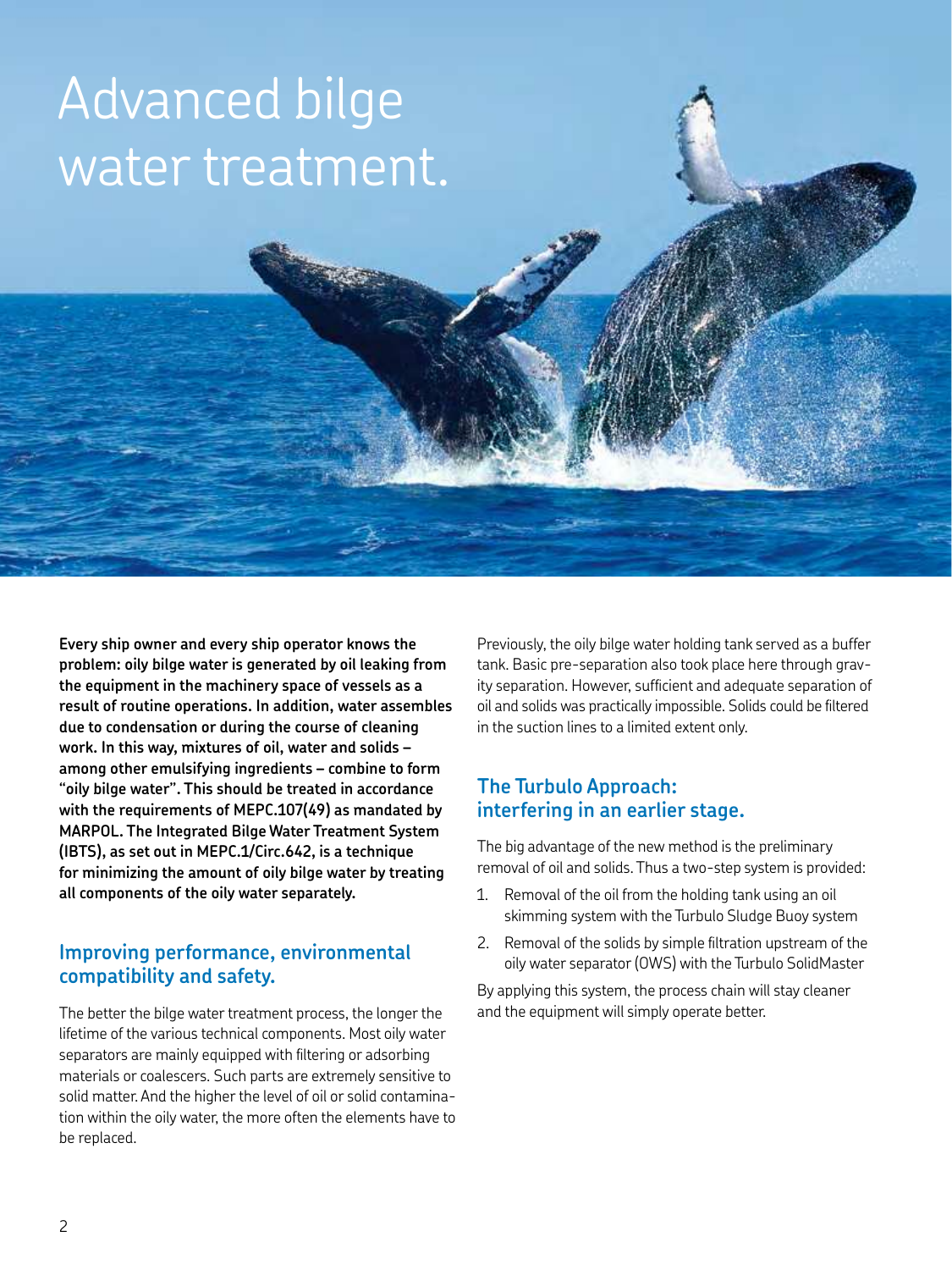## Two stages for sustainable and MARPOL compliant bilge water separation and reliable recording

Once the separation processes are completed and the oil is separated from the water, the technical, regulatory and environmental tasks are fulilled. But in order to report and document the compliancy with several regulations, the monitoring solutions offer enormous advantages, for example in contact with state authorities. Furthermore monitoring helps to reduce the crew's workload by automating the measurement and logging process.

### STAGE 1

### Bilge water treatment, three successive steps

**1. Turbulo Sludge Buoy:**  Pre-separation of oil

**2. Turbulo SolidMaster:**  Pre-filtration of suspended solids

#### **3. Turbulo-MPB Bilge Water Separator:**

Separation of bilge water in the framework of oil-water separation

### STAGE 2

### Monitoring Solutions, two high-quality options

#### **Turbulo HycaLogger:**

Recording the bilge water discharge process from the oily water separator

#### **SKF BlueMon System:**

Comprehensive monitoring and mapping system for various onboard emissions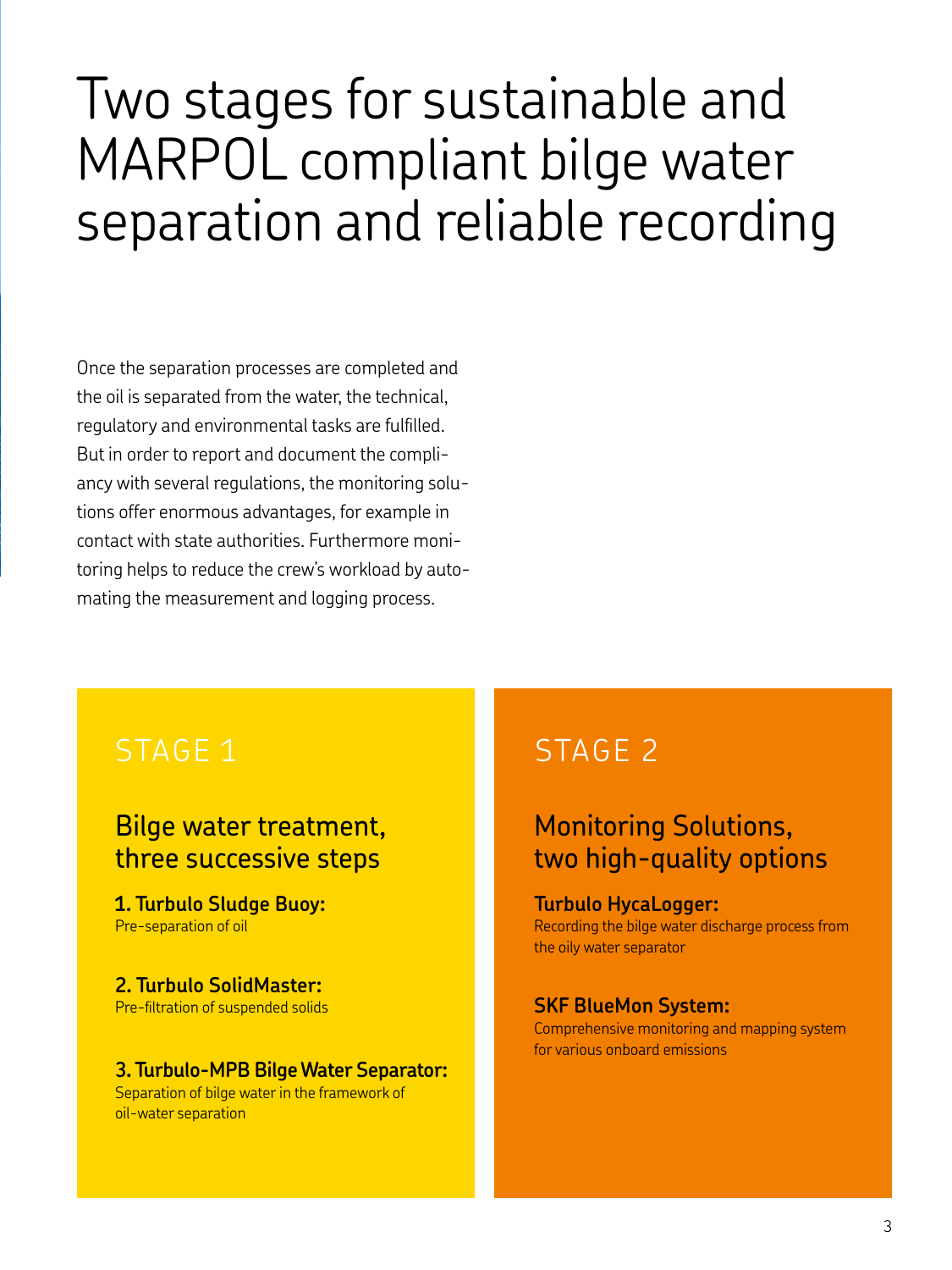## The advanced bilge water treatment process

**Flow Diagram – Enhancing an advanced Bilge Water Treatment System (IBTS) with SKF Marine Products**

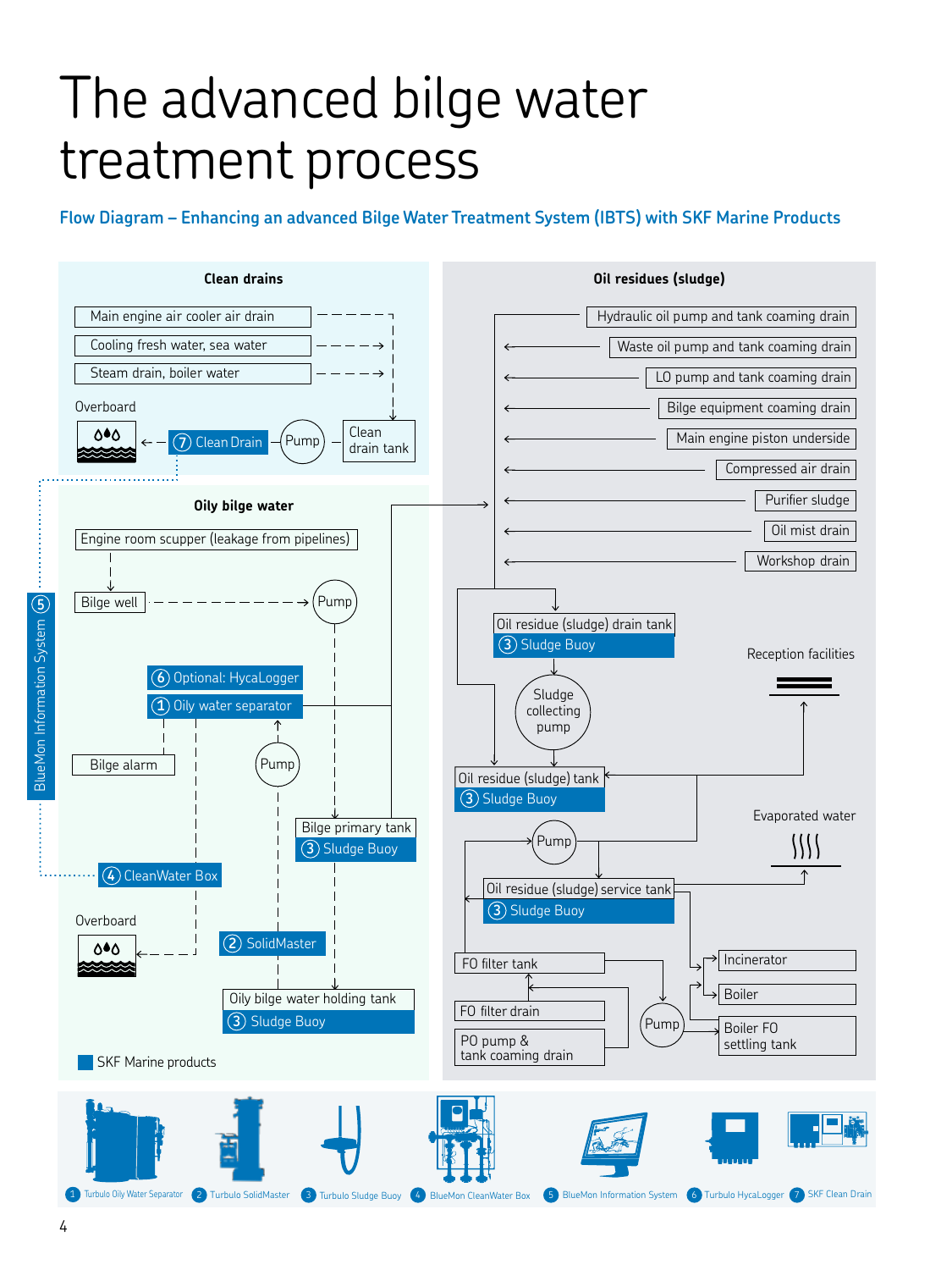## Comprehensive portfolio for the Integrated Bilge Water Treatment System

SKF Marine has been building Turbulo oily water separators since 1924. With this wealth of know-how and our proven track record, we are able to supply reliable, trouble-free, low-maintenance bilge water treatment technologies for all types of vessels. SKF Marine offers a variety of products necessary to support the IBTS and thereby the prevention of oil pollution:

The Turbulo Sludge Buoy System employs pre-separation technology. It is a mechanical device that provides fast and easy oil and water separation in the oily bilge water holding tank. The Turbulo-MPB Bilge Water Separator is a two-stage oily water separator that is suitable for use onboard any ship or offshore platform. In addition, SKF BlueMon is a comprehensive monitoring and mapping system that is applicable to vessel emissions subject to MARPOL 73/78 Annex I and VI.

Finally, SKF Clean Drain encompasses an oil content monitor for continuous oil-content measuring and status recording. The system also provides a sea to bilge (three-way) valve for safe routing of clean water overboard. SKF Clean Drain is installed downstream of the clean drain tank and controlled by SKF BlueMon.

#### **Two new innovative systems complete the versatile product range: Turbulo SolidMaster and Turbulo HycaLogger.**

The Turbulo SolidMaster is a very effective filtration system that precedes an oily water separator (OWS) and mechanically removes suspended solids in the bilge water.

Furthermore, the Turbulo HycaLogger is an electronic log book that records raw data from the OWS, for example all oil discharges. The system utilizes several sensors on the OWS and documents the bilge water discharge process. Especially for new building projects, the Turbulo HycaLogger can achieve great results in order to meet the standards of the big oil companies.

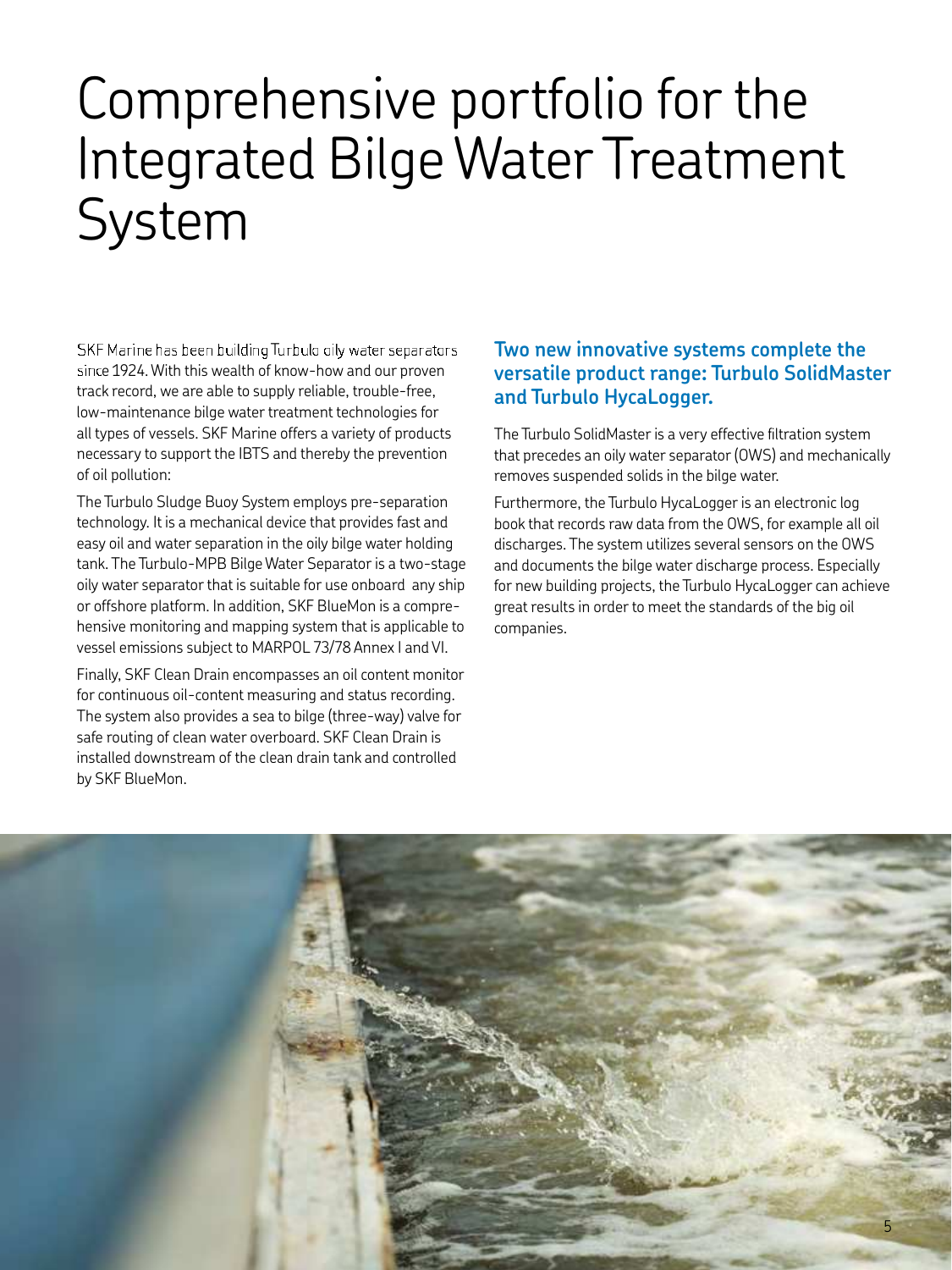# Turbulo Sludge Buoy



This mechanical device provides fast and easy oil and water separation to eliminate the need for laborious manual tank drainage processes. It is quick to install and floats inside the onboard tanks for constant, hassle-free and effective separation at source. Once installed, it can replace the primary bilge tank. In operation, the free oil in the tank flows into the Turbulo Sludge Buoy's lower compartment at a maximum rate of 6m3 per hour, before it is either pumped out or flows out under gravity – depending on the position of the drain. Removing the free oil from a tank also means that the separated oil is free of water and can thus be handled and disposed of as a single type of liquid and not as a mixture.

#### **Description:**

- Separation of up to 6 m<sup>3</sup>/h pure oil
- Function independent of the inclination of the vessel due to cardan shaft mounting
- Also operates in a high ambient temperature
- Reliable, low maintenance
- 100% oil resistant
- No consumables
- No power consumption
- No spare parts

- Continuous gravity separation of free oil in tanks
- Floating rod-guided separating disc with an integrated buoy as one unit
- No risk of deposits entering from the holding tank into the following piping system because the deepest point of the Turbulo Sludge Buoy does not reach the bottom
- Improvement of downstream treatment processes
- Problem-free combustion due to low water content in the oil
- Reduced cost for onshore disposal
- Lower water content in the sludge oil
- Water separated more effectively
- Reduced load on the oily water separator
- Lower costs for consumables in oily water separator
- Easy to install by ship crew when tank is opened for inspection
- Short payback time
- No certificates needed
- Supports fulfilment of ISO 14001 standards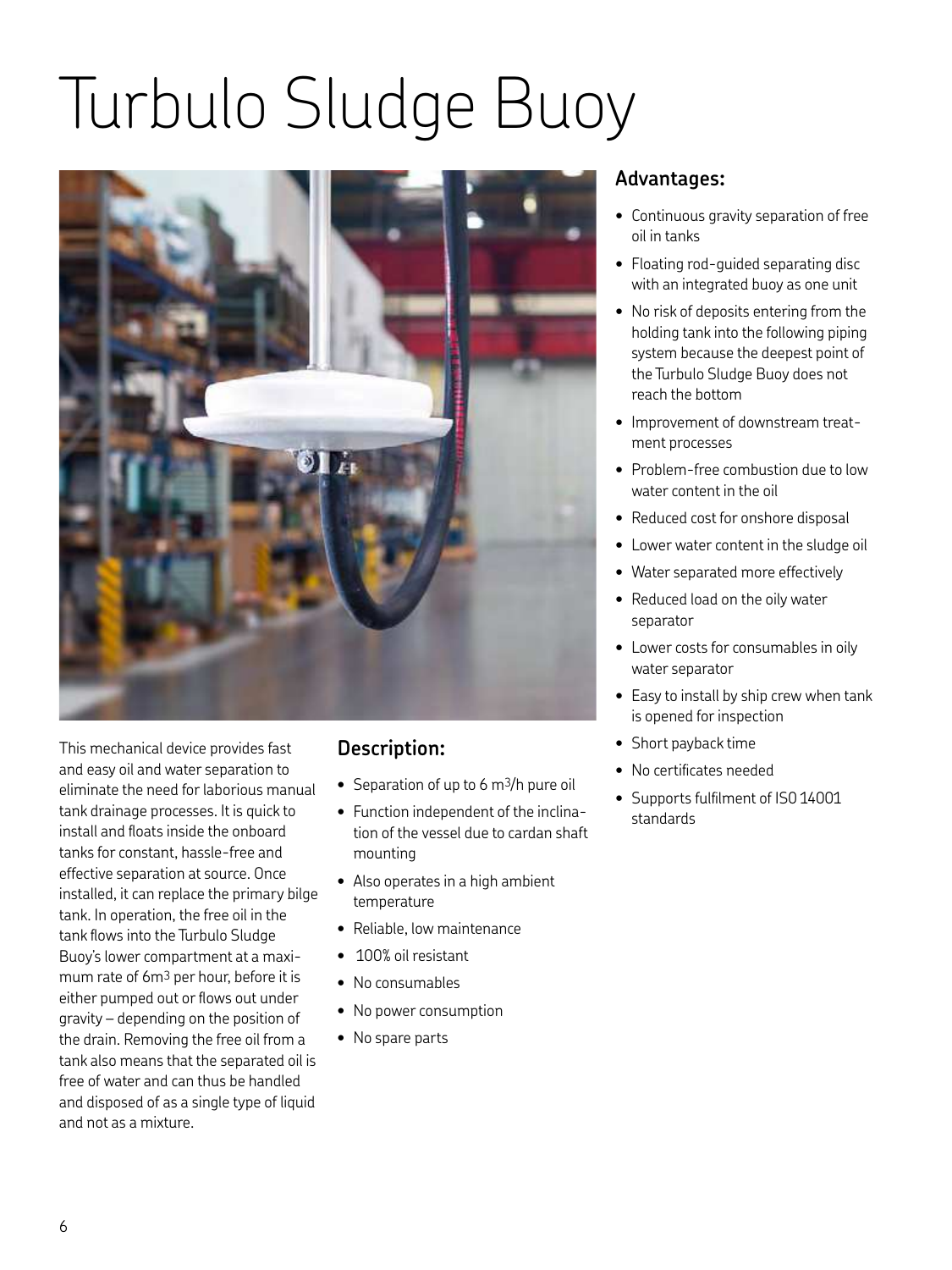# Turbulo SolidMaster



After the Turbulo Sludge Buoy's installation, the Turbulo SolidMaster serves as filtration system which precedes the oily water separator (OWS) and mechanically removes suspended solids in the bilge water. Doing this before running the bilge water through the separator helps avoid the formation of suspensions and thereby extends the lifetime of the – more expensive – separation elements of the OWS.

#### **Description:**

- Pre-filter housing with the TORC (Turbulo Onboard Reusable Cartridge) system inside to protect the OWS from solid matter
- Perfect results only in combination with Turbulo Sludge Buoy
- Delivered with its own pump

- The water delivered to the OWS is almost free of solid matter
- Reliable and operator-friendly technology: Turbulo SolidMaster integrates a buffer tank functionality for the oily water separator located downstream
- Operator-friendly maintenance and handling: easy access to exchange the filter bags
- Reliable components and DIN ISO 9001 certified production process at SKF Marine
- Final manufactured unit, fully tested and delivered ready-to-use to any shipyard worldwide
- Retrofit solutions available:
	- **–** Small footprint
- **–** Easy to install skid-mounted for convenient handling
- **–** Simpliied installation procedure
- **–** No OEM commissioning engineer necessary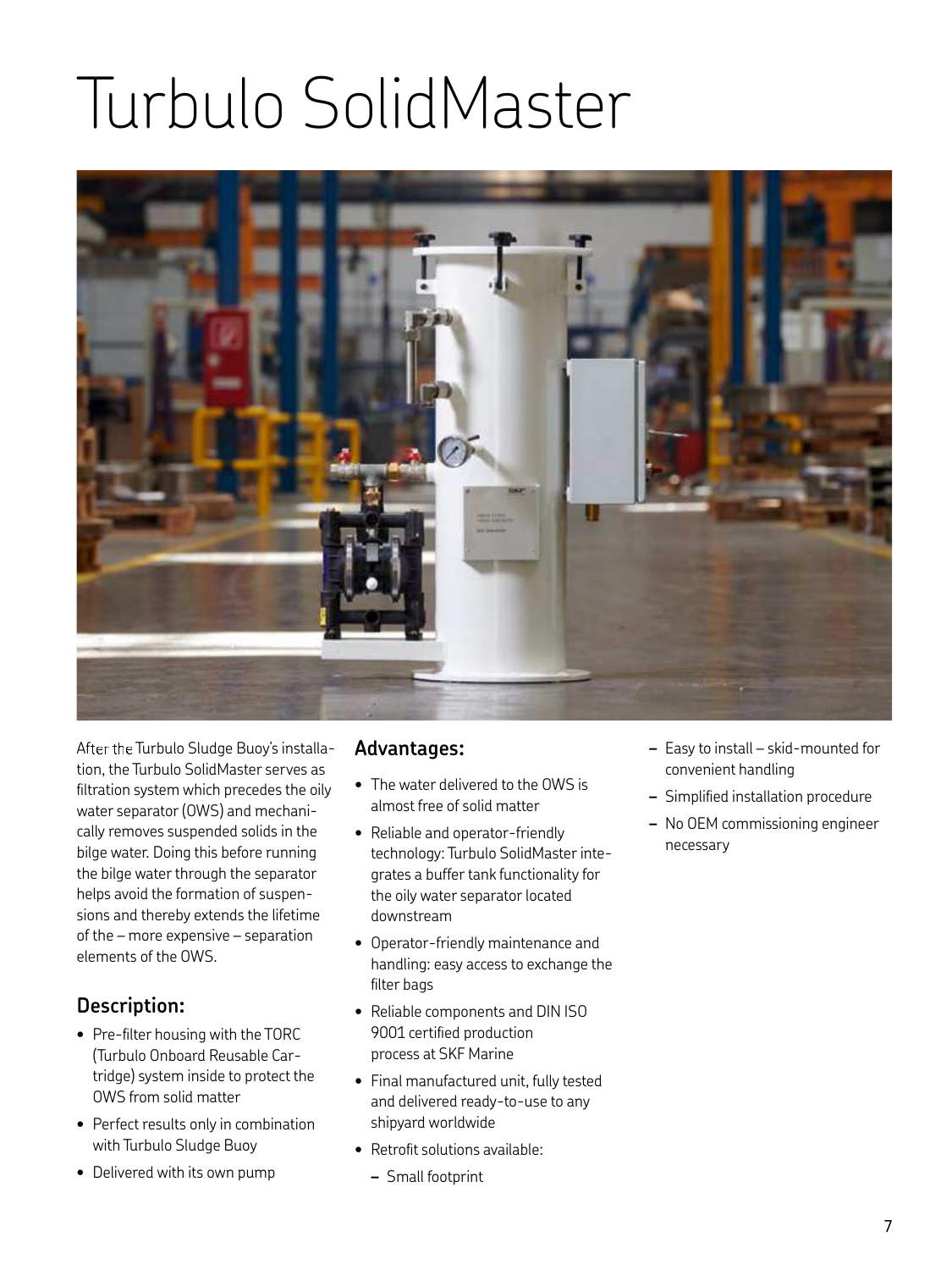## Turbulo-MPB Bilge Water Separator



A two-stage oily water separator that is suitable for use onboard all types of ships and offshore platforms. The first stage is a pressure system, with oleophilic coalescer inserts, that operates on a gravitational principle. Oily water is passed through the separator via a helical rotor pump and the separated oil is drained by means of automatic level control. There is a heating coil to address heavy fuel oil scenarios. The second stage features HycaSep (hydrocarbon separator) elements which coalesce finest oil particles. An IMO-certified 15 ppm oil content monitor is included.

#### **Description:**

- Turbulo-MPB (Mechanical Phase Breaker) designed, type-tested and approved pursuant to resolution MEPC 107(49)
- TMPB fulfils 5 ppm criteria
- TMPB can treat oil/water mixtures and emulsions pursuant to resolution MEPC 107(49)
- 6 capacities: 0.25 / 0.5 / 1.0 / 2.5 /  $5.0 / 10.0$  m<sup>3</sup>/h
- The TMPB is of the pressure type the pump can be supplied separately and installed in new build and retroit applications
- No use of chemicals or charcoals

- Reliable and operator-friendly technology:
	- **–** Automatic operation (oil drain by level electrode/discharge by pneumatic oil discharge valve)
	- **–** Continuous oil content measuring and status recording
	- **–** Approved alarm and monitoring concept
	- **–** Dry-run protection of pump
- Operator-friendly maintenance and handling:
	- **–** Easy access to the inside of the separator from above
	- **–** No need to dismount pipes and fittings
	- **–** Precise condition monitoring and condition-based maintenance of elements
- Low operational costs:
	- **–** No use of chemicals, charcoals or active carbon
	- **–** No sludge through chemicals
	- **–** No backlushing required (low freshwater consumption)
	- **–** Protection of the top HycaSep elements
- Reliable components and DIN ISO 9001/MED-certified production process at SKF Marine
- Final manufactured unit, fully tested and delivered ready-to-use to any shipyard worldwide
- Retrofit and customized solutions available
	- **–** Small footprint
	- **–** Easy to install skid-mounted for convenient handling
	- **–** Simpliied installation procedure
	- **–** No OEM commissioning engineer necessary
	- **–** No chemicals required for commissioning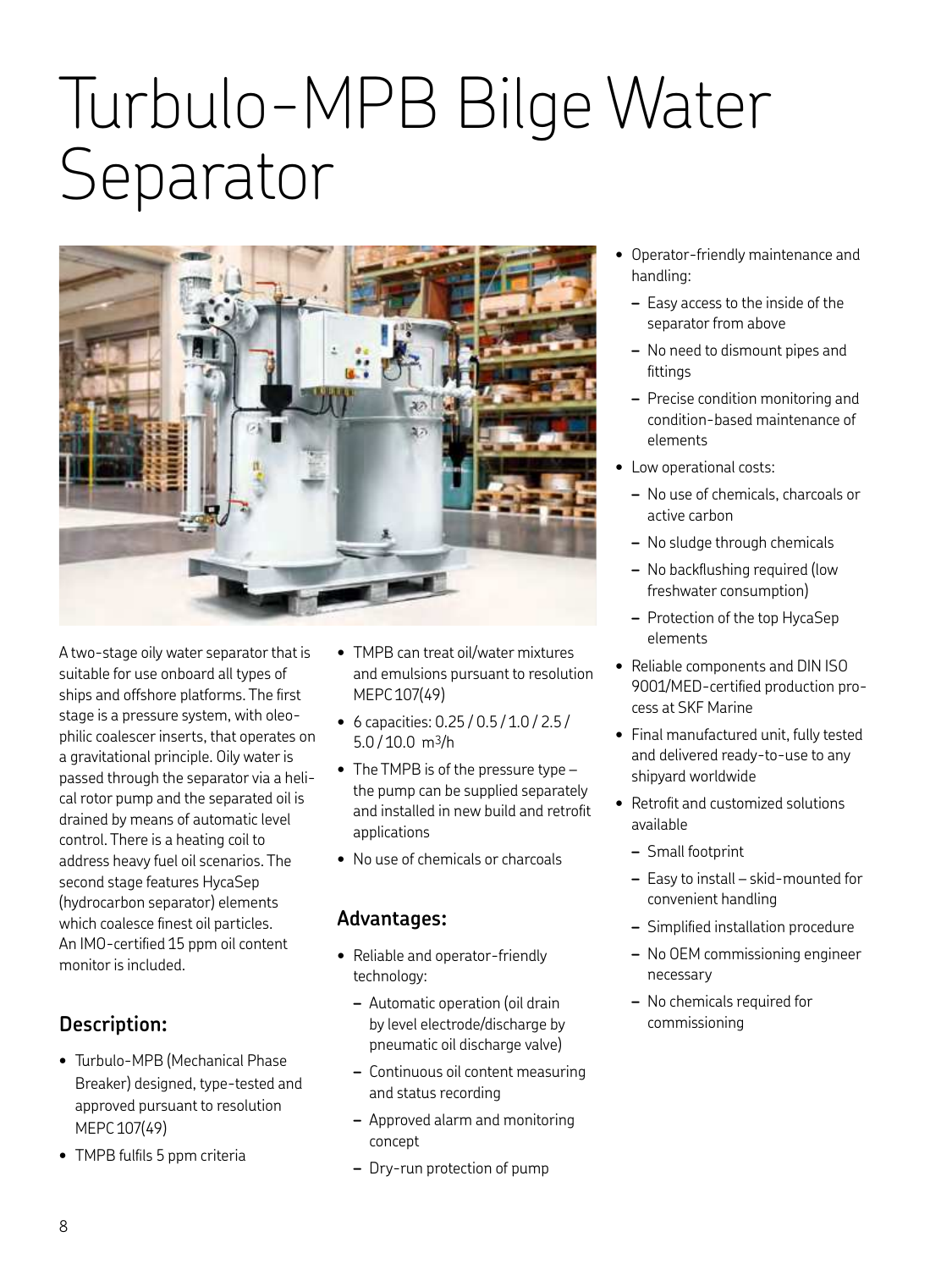# Turbulo Service



The Turbulo product portfolio encompasses plants for onshore, offshore, and shipping applications. Whether you need technical support, system consultation, type approval or emergency service – our qualified technicians are on call 24/7 all over the world. Of course, we only install original spare parts to ensure that the type and class approvals always remain valid.

#### **Initial consultation, planning, technical support for new build and retroit:**

- Complimentary initial consultation
- Initial installation of components
- Commissioning of the components onboard
- Familiarisation training for the crew

#### **Regular service, spare parts and consumables:**

- Outstanding OEM quality of spare parts and consumables
- GEPANU online system for verifying certified original spare parts
- High availability of replacement parts
- Conversion of MEPC.60(33) to MEPC.107(49)
- 15 ppm bilge alarm calibration service
- Bilge water analyses in our own laboratory: Analysis of particle distribution, determination of solid matter concentration, determination of the interfacial tension, determination of the oil content using gas chromatography, determination of the degree of emulsification using flow potential measurements, viscometry





- Particle and UV oil content measurement on-site
- Crew training relating to MEPC107/ (49) certification
- Qualified service technicians worldwide
- Standardised service reports worldwide
- Offshore service pursuant to the Bosiet certification

#### **Emergency service:**

- 24/7 hotline with technical support
- Emergency service support
- Highest availability and express delivery of standard components and spare parts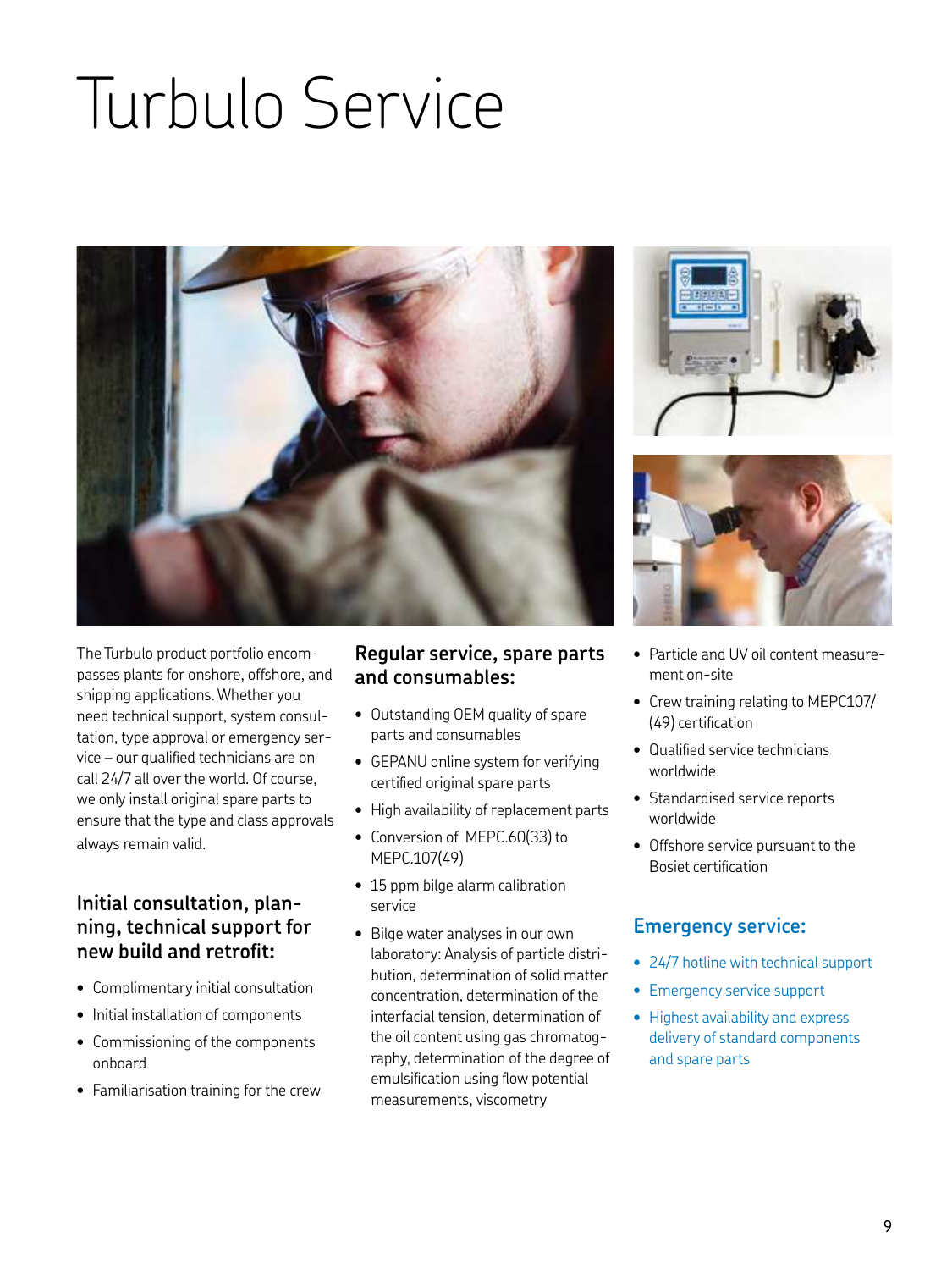# Turbulo HycaLogger



The Turbulo HycaLogger is an electronic log book for recording raw data from the oily water separator (OWS) such as all oil discharges from the OWS. The system utilises several sensors on the OWS and documents the bilge water discharge process:

- Oil content
- GPS (latitude and longitude) position, including time and date
- Position of sea/bilge valve
- Flow rate capacity of the OWS via an external flow sensor

#### **Description:**

- 4.3 inch display showing actual values and control buttons
- USB port to connect an external device to export the logged data
- Tracking of OWS data, easy connection to other sensors that need tracking

- Data are recorded in a database that can be exported into a csv-file if needed
- Can be mounted directly onto the OWS or placed somewhere adjacent to it



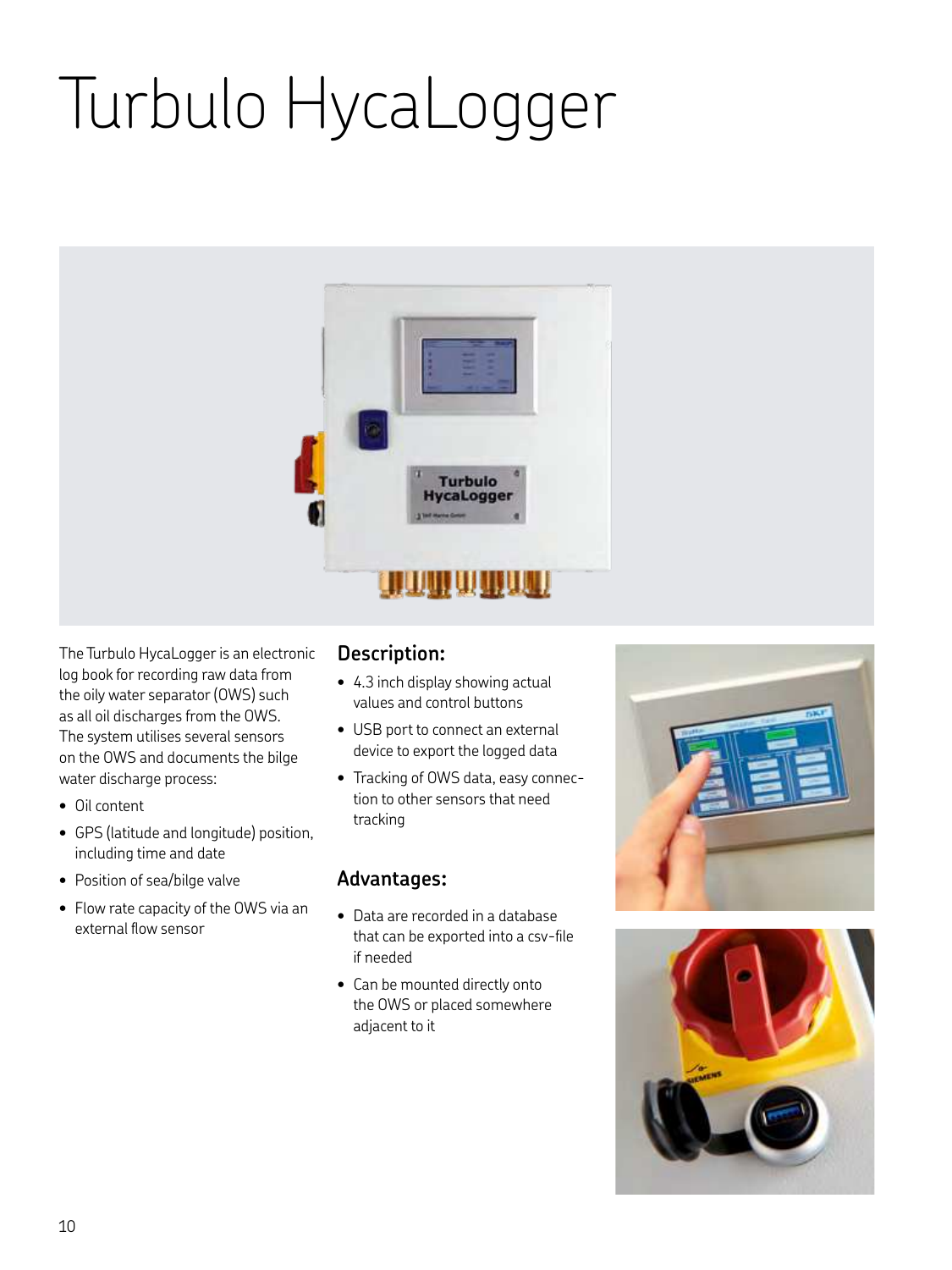## SKF BlueMon Environmental Monitoring System



As part of our commitment towards helping our worldwide clients protect the environment, we have adapted the latest technologies in the development of a special environmental monitoring system called SKF BlueMon. This is the first comprehensive system on the market that enables the crew to automatically collect and record all of the connected incoming/outgoing sensor signals relating to the ship's emissions in one centralised system on a 24/7 basis. The special software assists in the visualisation of the collected information and stores the data for a minimum of 24 months. SKF BlueMon provides realtime situational awareness: It automatically measures and logs various onboard emissions and it also takes into account the ship's location and adjusts emission limits to comply with those of the maritime zone in which the ship is travelling.

#### **Description:**

- Applicable to emissions on vessels subject to MARPOL 73/78 Annex I and VI
- Provides a detailed environmental ingerprint of a ship's emissions at a certain time and position
- Control of emissions according to MARPOL 73/78 Annex I and VI (optional Polar Code, PSSA) through the automatic adjustment of valves
- Eficient logging and processing of emission-related sensor data input
- Data storage for a minimum of 24 months
- Visualisation of the ship's track and all sensor values via the electronic chart/ mapping application
- Compliance track: quick information about conformity to regulations at a glance

• Live update/warning to crew when approaching/entering special areas or maritime boundaries

- Easy installation
	- **–** SKF BlueMon will be installed as a stand-alone system
	- **–** Network and power connection as well as external sensor cables required
	- **–** Suitable for new build or retroit applications
- Modular set up
	- **–** SKF BlueMon Infomation System: PC system including mapping and measurement software
	- **–** SKF BlueMon EmBo: data logger featuring analogue and digital sensor input for Annex I
	- **–** SKF BlueMon CleaWa: box including pipework, oil content monitor (OCM), flow meter and 3-way valve for active control of discharge operation
	- **–** SKF BlueMon CleanAir: module featuring Modbus TCP connection for sensor input for Annex VI
- Operation
	- **–** Easy handling and operation
	- **–** Secure in use through different user roles
	- **–** Reduces the crews' daily data recording routine
	- **–** Supports the crew during port authority inspections
	- **–** Remote data access available